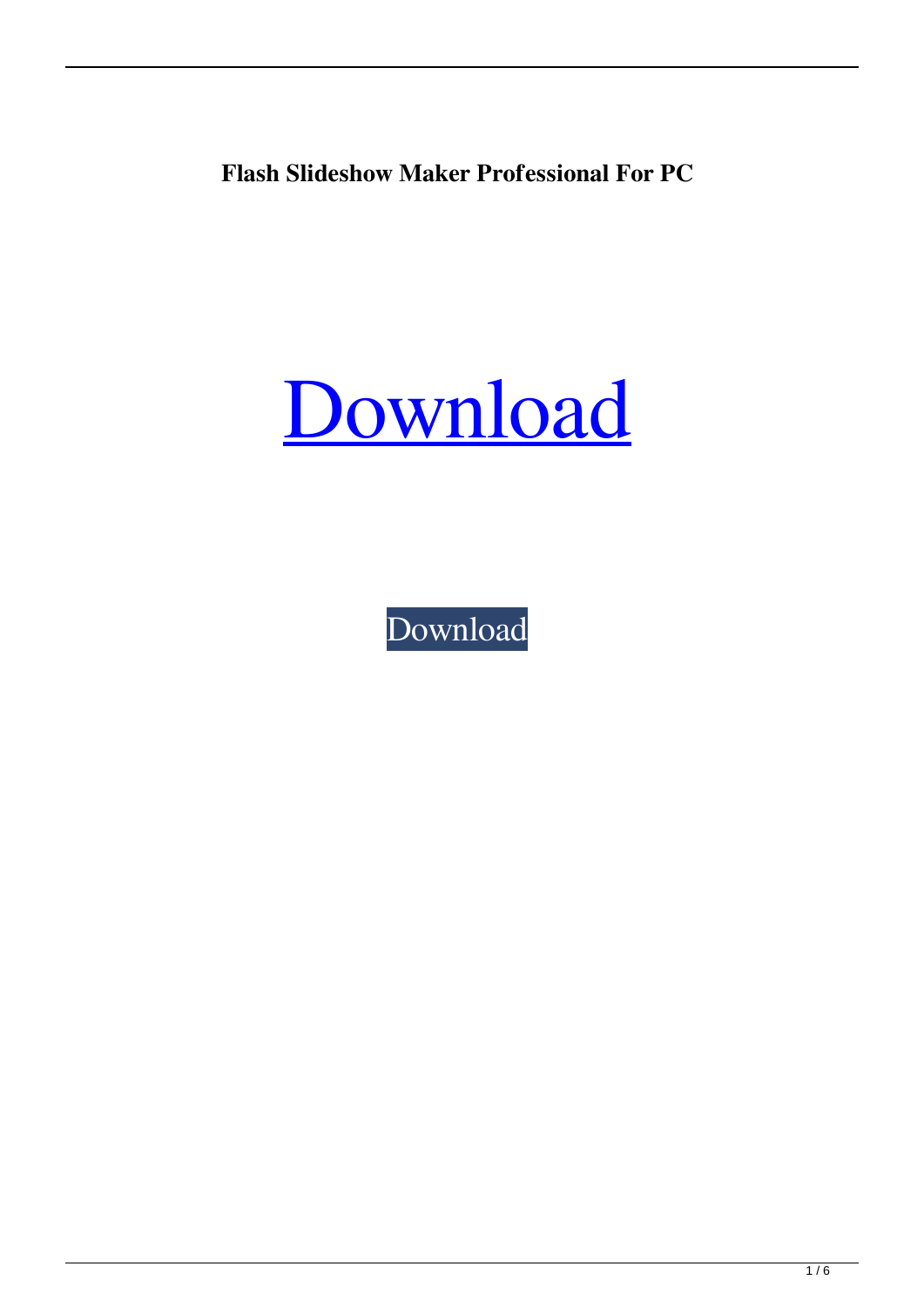#### **Flash Slideshow Maker Professional Crack+ Activation Key**

Flash SlideShow Maker Pro is a simple yet feature-rich slideshow-making software. This software is intended for creating and editing image slideshows, including video slideshows with photos, images, and music and text. It includes all types of transitions, image editing tools, effects, and music collections that allow you to build your own slideshow. You can also make a video slideshow. It allows you to create a random slideshow, a constant slideshow, or one with your own created slides, loops, and transitions. Also, it allows you to quickly build a slideshow from dozens of included collections or files and customize it by setting the number of frames, text, music, and transition effects and duration. This slideshow-making software includes a powerful set of features and allows you to build and publish your slideshow in several ways. It can build a slide presentation for all types of devices from PCs and smartphones to iPad, iPhone, Android, and any other mobile device. You can create an image slideshow, video slideshow, music slideshow, and can also create a slide show presentation with music, text, and photos. All slideshows can be published on flashvault.com, samba.org, and any other flash-based sites, and you can even publish your slideshow as a PDF. One of the great things about Flash SlideShow Maker Pro is its ability to allow you to add your own custom music, text, and effects to your slideshow. You can easily edit your slideshow, add your own collection of text, photos, and music, and alter the slide transition effects, speed, and duration. You can also add image, text, and audio effects. The slideshowmaking software can be easily modified to suit all needs. Included in the software are thousands of high-quality images, clips, and music that are organized into collections that help you customize your slideshow and make sure that the slideshow you create will really shine. And when you are ready, you can publish your slideshow on flashvault.com, samba.org, and any other flash-based sites. Your slideshow is also available for download in Flash, JPEG, and PDF format. Main features: - easy-to-use, user-friendly slideshowmaking software that helps you create an unique, interesting, and effective slideshow. save your slideshow for publishing on flashvault.com and samba.org and publish your slideshow in any PDF format. - create a slideshow from a wide range of high-

# **Flash Slideshow Maker Professional Crack Free Download (Final 2022)**

Create powerful 2D HTML/ASP slideshows in a few easy steps KeyMacro is a powerful, easy-to-use program to create slideshows from your pictures. You can create professional slideshows with music, edit your photos, add effects, play back, and much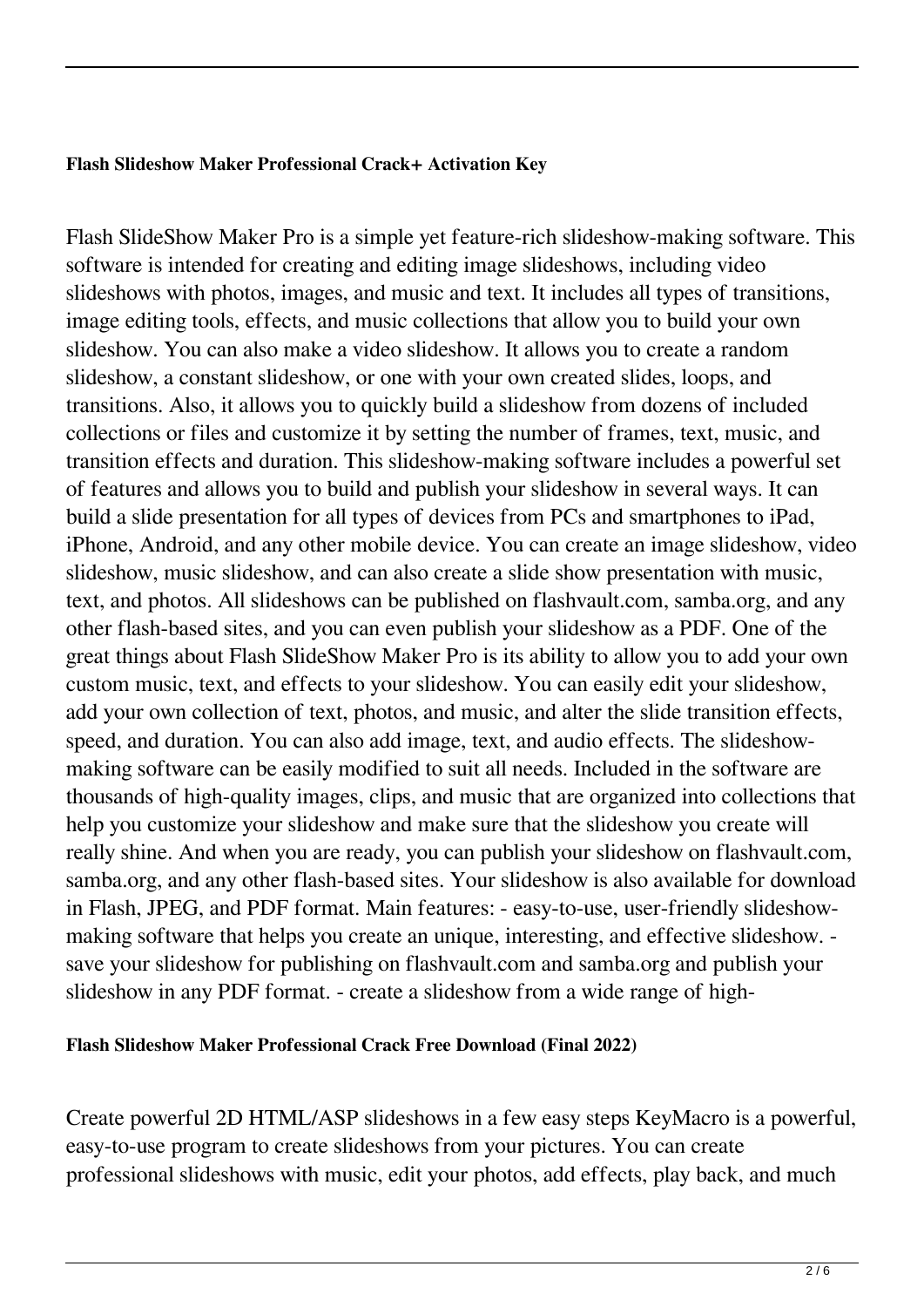more! KeyMacro is the easiest way to create a slideshow from your pictures. You can also make photo albums, post your photos on Flickr, blog, or web pages, and much more. With KeyMacro you can customize every aspect of your slideshow: add effects, photos, text, music, video, frames, add special effects and add your photos to the background. KeyMacro features a redesigned user interface, updated slide design, slide transition effects, photo slide show effects, auto play, rotation, resizing, photo effects, slideshow with light and music, etc. KeyMacro is a 100% HTML and ASP slideshow creation program, so you can use your existing website designs and templates with KeyMacro. With KeyMacro, you can also make a personalized photo gift that includes the slideshow. KeyMacro works on Windows XP/Vista/7/8, and Mac OSX. KeyMacro Features: Create professional 2D HTML/ASP slideshow (2D slideshow is recommended) Photo slide show with music Photo slide show without music Photo slide show with music on a button (including button effects) Photo slide show without music on a button Photo slide show with music on a button and button effects (including button effects) Photo slide show with music on a button and button effects (including button effects) Photo slide show with music on a button and button effects (including button effects) and background transition Slideshow with light and music Slideshow with music on a button (including button effects) Slideshow with music on a button and button effects (including button effects) Slideshow with light and music on a button (including button effects) Slideshow with light and music on a button and button effects (including button effects) Slideshow with light and music on a button and button effects (including button effects) and background transition Slideshow with light and music on a button and button effects (including button effects) and background transition (3D slideshow is recommended) Slideshow with light and music on a button and button effects (including button effects) and background transition (3D slideshow is recommended) Slideshow with 81e310abbf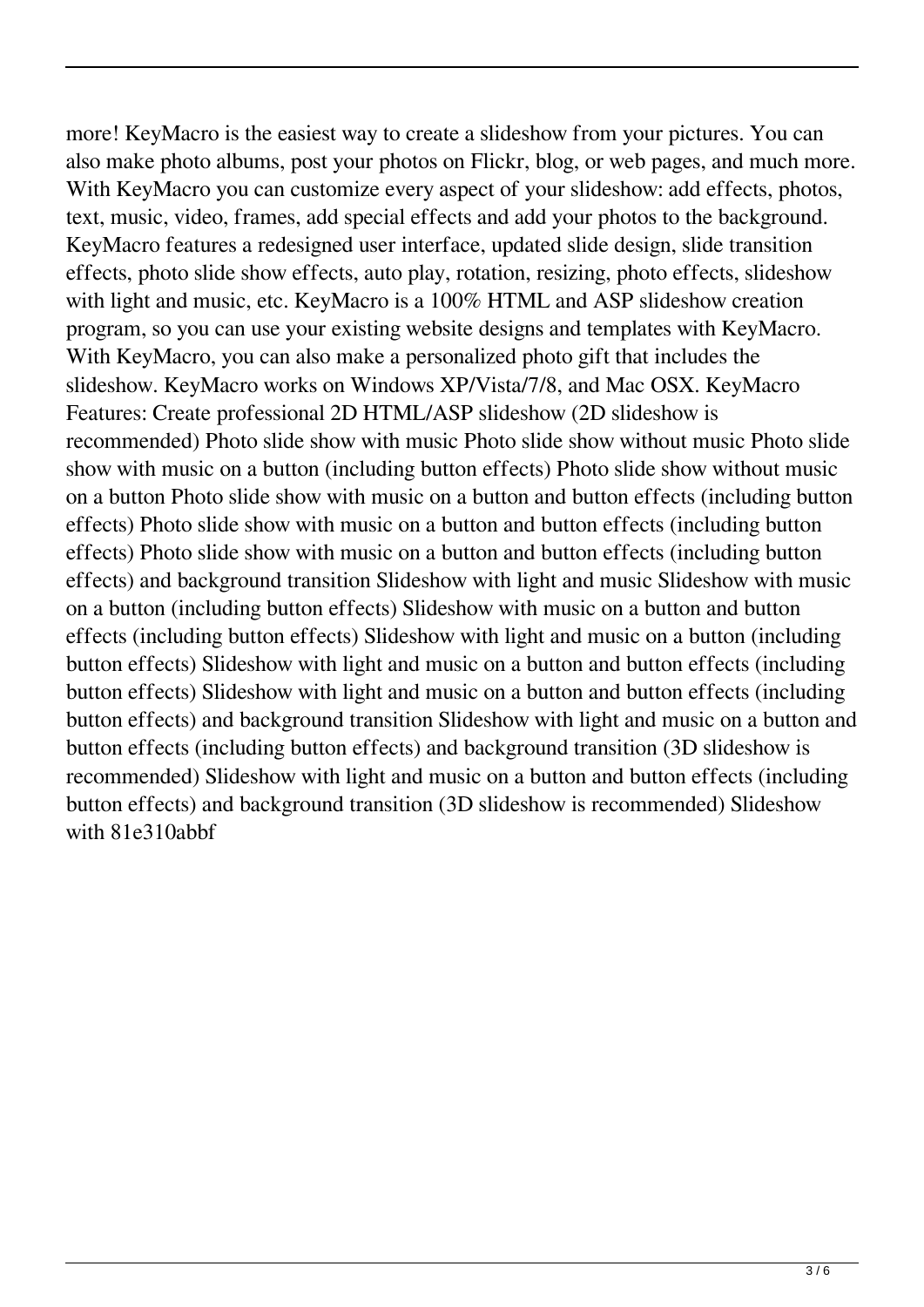#### **Flash Slideshow Maker Professional**

All you need to create a Flash slideshow for your website is contained in this application. The program lets you change the appearance of your images by adding transitions to them. The effects you can apply to your photos are endless. What's new in this version: - Now you can specify the position of the Flash logo in the slideshow - The publish mode now remembers the slideshow settings. - Fixed a bug that caused the music and background to play at the same time - Fixed a bug that prevented the slideshow music from playing after clicking the slideshow - Fixed a bug that prevented the slideshow from playing in Flash Player 7 - Fixed a bug that prevented the slideshow to play on some mobile devices SVGA Screen Video Slideshow Creator 2.9.13 ScreenVideoSlideshowCreator is a presentation tool that creates wonderful and dynamic pictures for your web pages and other kinds of projects. It can do much more than what the name suggests. With this unique product you can produce several types of videos and present them as a slideshow. You can also create attractive print-ready pictures from this unique tool. ScreenVideoSlideshowCreator is a professional slideshow creation tool with easy-to-use wizards. This slideshow software lets you create video presentations from your images in just a few easy steps. Create slideshow videos with the great images you have already taken or just create slideshow pictures in minutes. You can put text, a video, and more. You can even create your own video templates and then you just have to choose from them! You can change the order and number of the slides, add transition effects, as well as add graphics, music, or both. You can also cut pictures out of your pictures. You can merge several images into one. You can even rotate, scale, and crop your pictures. You can also change the contrast, color, and brightness of your pictures. Key Features: - Easy to use wizard - Easily change the order of the slides - Easily create your own custom templates - Support for different screen resolutions - Share your creations on the Web, mobile devices, or to video editing software - Import / export: export slides in popular image formats and import them into all other popular software - Support for popular video formats - Add a video, music, or text - Add a light, dark, or transparent background - Fully customizable - Add your company logo - Rotate, scale, and crop images - Crop your

### **What's New In Flash Slideshow Maker Professional?**

Using Flash SlideShow Maker you can create an easy-to-use slideshow from your images, music and text. At the end of the process you can publish the slideshow as a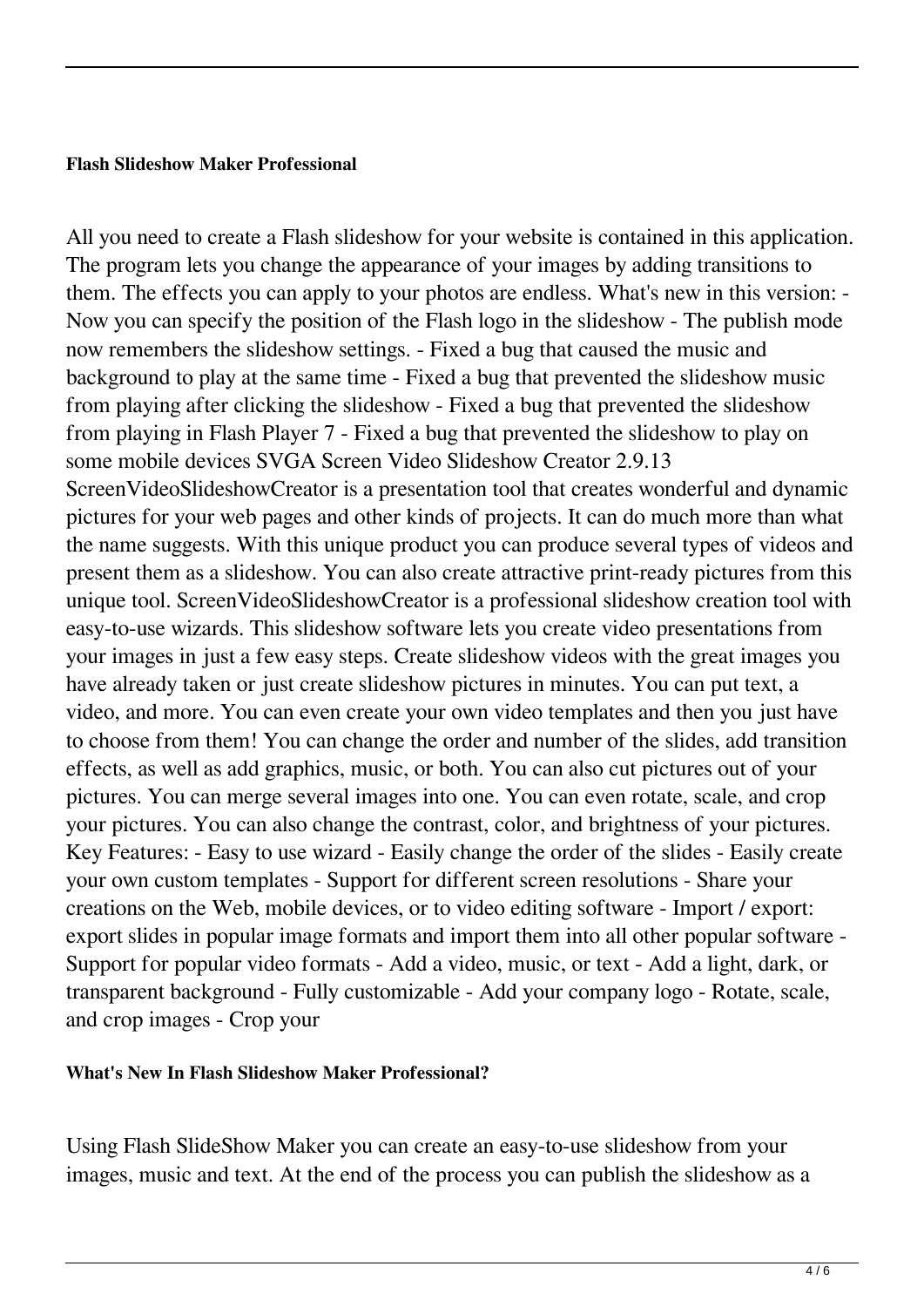SWF file, as a HTML file or as a FlV file. You can also make the slideshow available via a Web page or through CD or DVD. Presentations are found all over the Internet nowadays and mainly in the form of slideshows. Creating one is easily done with specialized applications. Flash SlideShow Maker is a handy and reliable application that allows you to create a slideshow from image files, and add music to it. Select and customize pictures you want to use The user-friendly interface begins with a wizard to help rookies get started. A project mainly consists of three steps: add photos, select theme, and publish. Once you have added images, you can edit their information (title, URL, description), transition effect (preview mode is not available), transition duration and show duration. Plus, you can add text and clip art, and the images can be rotated. Various customization possibilities The theme option lets you decorate your images with various objects (again, preview mode is not available), after which you must specify the output folder, Flash file name, HTML file name, and save your work. But working with Flash SlideShow Maker outside the wizard offers you more options. You can easily browse and import images by using File Explorer, get a preview on sample transitions, define a random set of transitions, and add background music in the Theme section. Design a slideshow to blend with your website Furthermore, you can switch to advanced theme mode to create a set of image files and a XML file (the basic theme creates a single SWF file) - which is recommended for displaying photo galleries on websites. Here you can preview effects and transitions applied to images (as they appear in an online photo gallery), but also customize properties (e.g. background color, enable link, background music loop). Publishing options allow you to create a Flash file only, make a gift or presentation CD or DVD, or create Flash files and upload them to SkyAlbum.com. Good but with a few flaws Some of the software's effects are really good, while others seem childish (e.g. ArtClip). Unfortunately, Flash SlideShow Maker does not allow you to preview slideshows while you are creating them (you can only view the final product), and it adds the software logo at the end of the slideshow (in demo mode). Also, we would have liked the possibility of quickly editing images and audio. To end with In conclusion, if you want to create a slideshow in a few simple steps, then you can try Flash SlideShow Maker. With a friendly interface it lets you instantly accommodate while available features make sure each slideshow comes out different. Presentations are found all over the